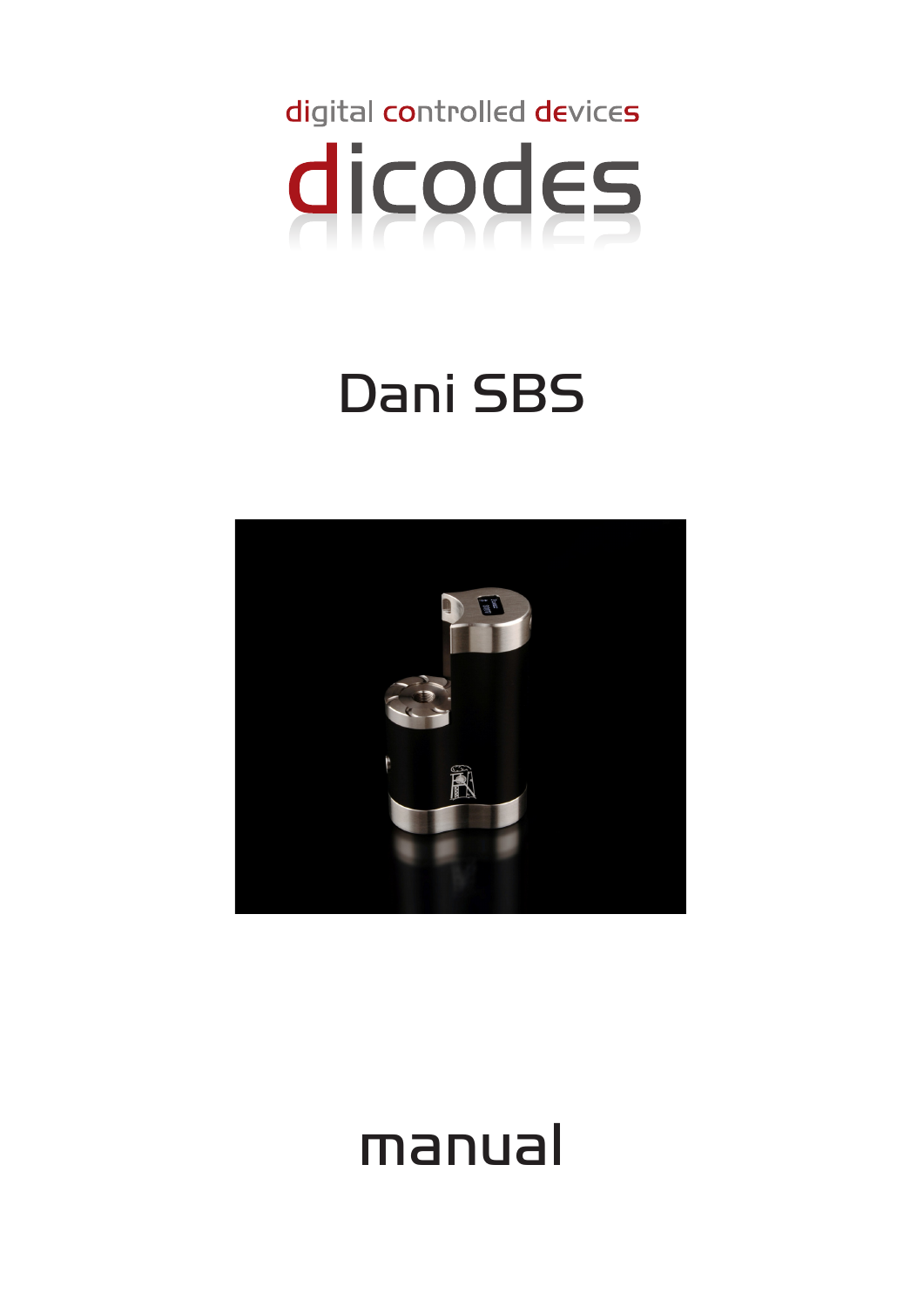# **01** dicodes SBS-mod

The dicodes SBS is an electronically controlled mod to be used with various atomizers of different sizes and diameters of 25mm and smaller.

#### **Warning: Atomizers with a diameter greater than 25mm can damage the Aluminium body and/or the atomizer. Dicodes excludes any liability for damages.**

SBS stands for side by side and describes a mechanical construction, where the atomizer is positioned at the side of the battery compartment, rather than being screwed on top of the device. This provides a very compact design, even when using very long atomizers.

The 510 connector can be adapted in its diameter by use of cones to be screwed on to it. These cones are available in different styles and can be purchased separately. (Note that the cones' threading is left turn to avoid counterblocking with the atomizer's right turn thread.)

The 510 contact itself is made of an spring loaded harder thean steel beryllium copper contact.

The SBS is powered by one battery of size 18650 and can deliver a maximum power of 80Watts to the atomizer's coil.

To address different preferences regarding the position of the fire button, there are two buttons on the device: One round button located below the atomizer at the front side of body and one oval button located at the stainless steel headpiece.

The oval button internally has a form so that it will give a tactile feedback no matter, where it is pressed.

Either of the two buttons can be selected to operate as the fire button or both. When navigating through the menu, the button on the top head-piece functions as the plus or increment button, whereas the round button below the atomizer works as the minus or decrease button.

The dicodes SBS is equipped with a 0.5" OLED display on the top. By means of a sophisticated menu structure, the user can adjust all main parameters as well as all kinds of preference settings.

The body is manufactured from high quality anodised aluminum and is offered in several colors. The head and bottom pieces are made of solid stainless steel with a brushed surface finish.

Electrically, the SBS allows vaping with up to 80W and, beside 4 different operation modes, provides temperature controlled vaping with many different kinds of wire-materials (dicodes-wire, nickel, titan, stainless steel, and others).

By means of a separately purchasable charging station, the battery can be charged inside the mod with up to 2A charging current.

The SBS provides several safety-features referring to its high power capability. Beside the limitation of the output current and output voltage, it continously checks the input voltage and current and limits the output power accordingly, to always keep the system in a safe condition.

As part of this safety concept, the system's source resistance is determined, i.e. the combined resistance of the battery, contacts and internal wiring. Please see chapter 3 for further information.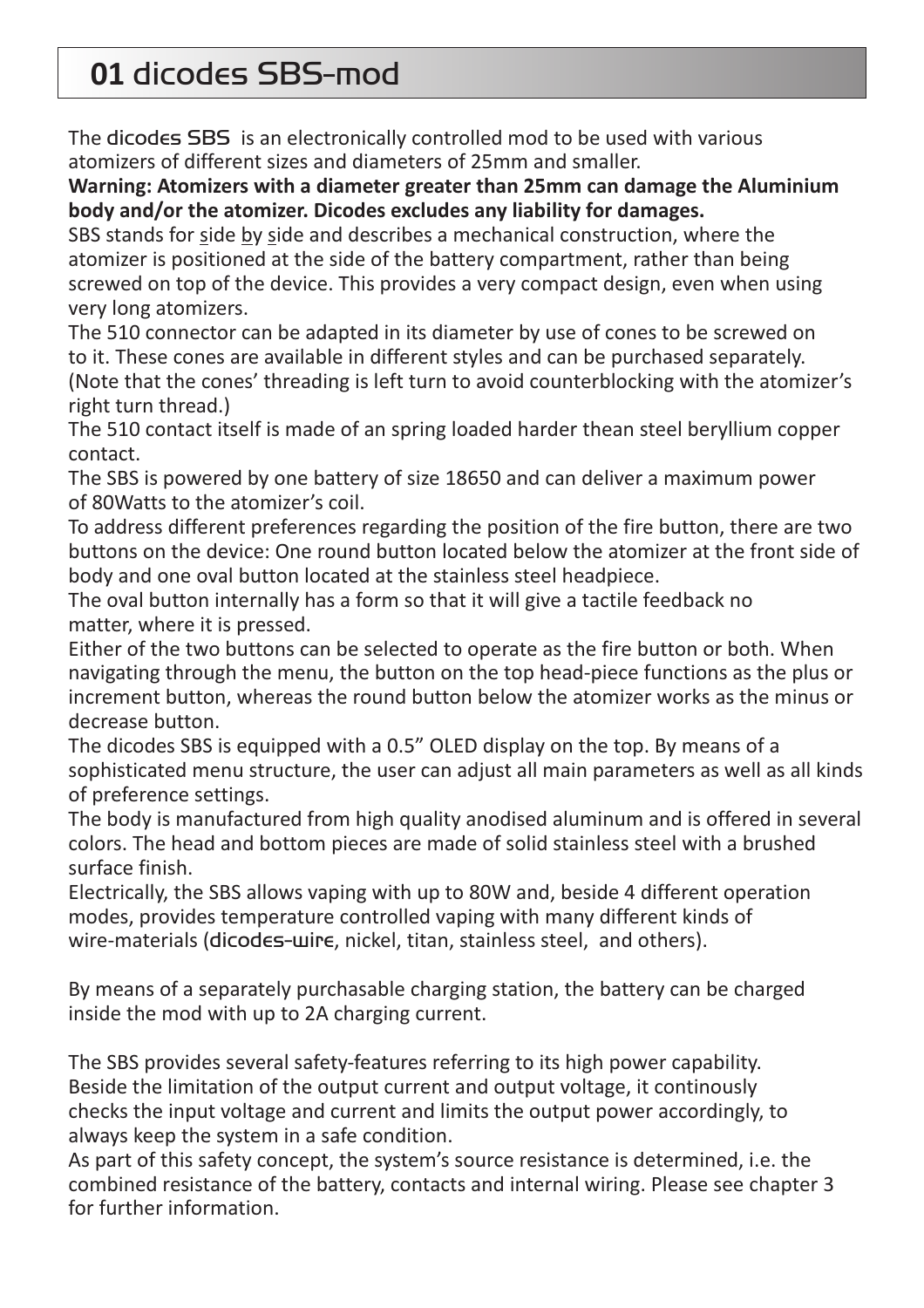# **02 Feature List**

- 5 to 80W with one Li-Ion battery size 18650
- Atomizers with up to 25mm diameter (\*)
- Reduction Cones for 24/23 and 22mm atomizers separately available
- Adjustable battery discharge level (2.5-3V)
- Up to 11V output voltage
- Up to 22A output current
- System source resistance determination
- Temperature controlled vaping mode with various wire-types
- Mechanical MOD mode
- 10 Power boost modes
- 10 Heater protection modes
- Atomizer resistance range 0.05 to 5 Ohms, total
- Atomizer resistance range at 80W 0.17-1.5Ohms
- Reverse battery protection
- Versatile menu structure
- Individual user preferences selection
- spring loaded center pin made of copper beryllium
- charging contact on the bottom (requires charger station Cs1)
- 2 Years electrical warranty (terms and conditions, see chapter 07)
- stable stainless steel / anodized Aluminium housing

(\*) **Atomizers with a diameter greater than 25mm can damage the Aluminium body or can be damaged when screwed to the 510 connector. Dicodes excludes any liability in case.**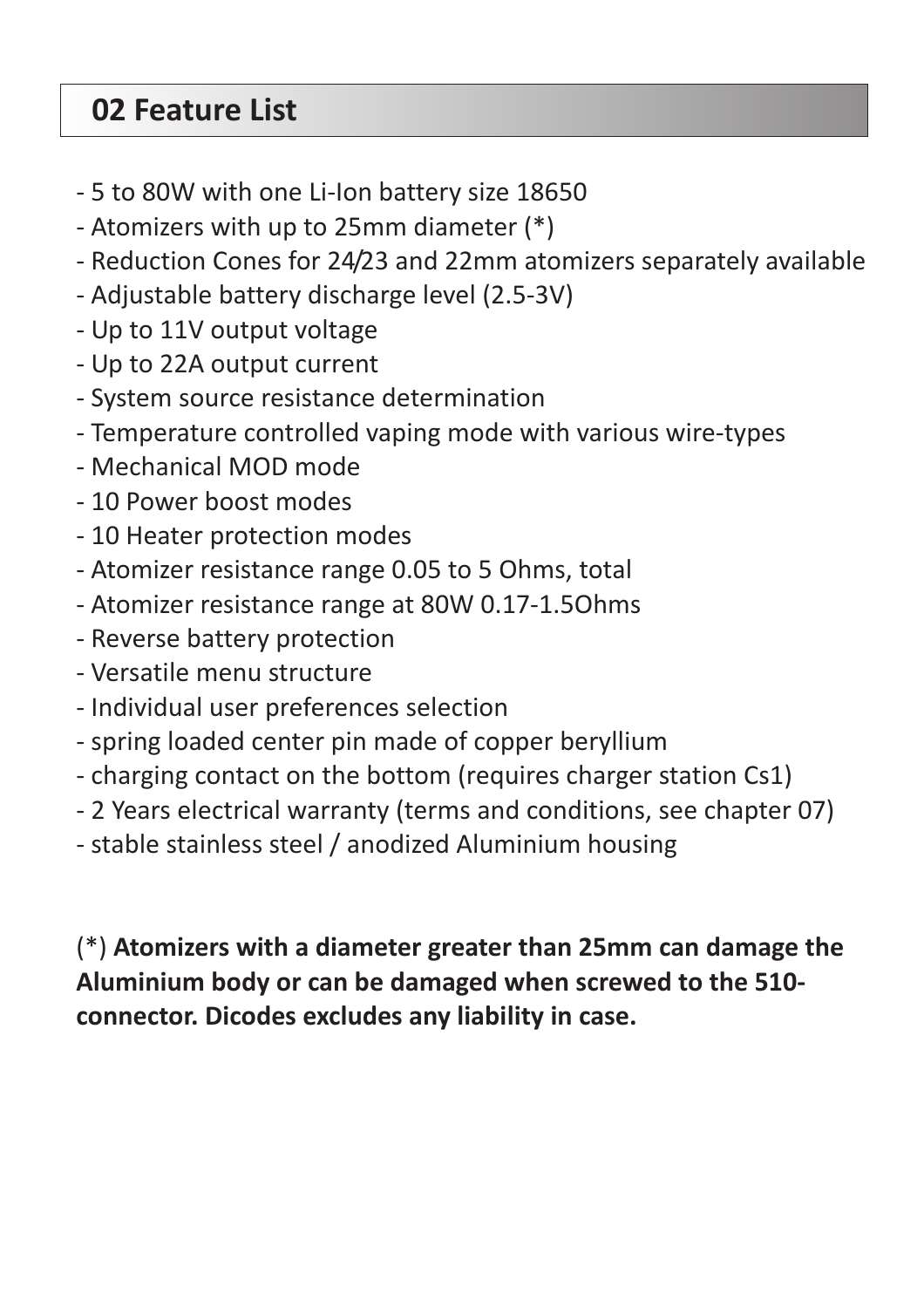# **03 Display Operation**

The mod is equipped with a graphical OLED display which provides all important information about the status during and for 4 seconds after each vape.

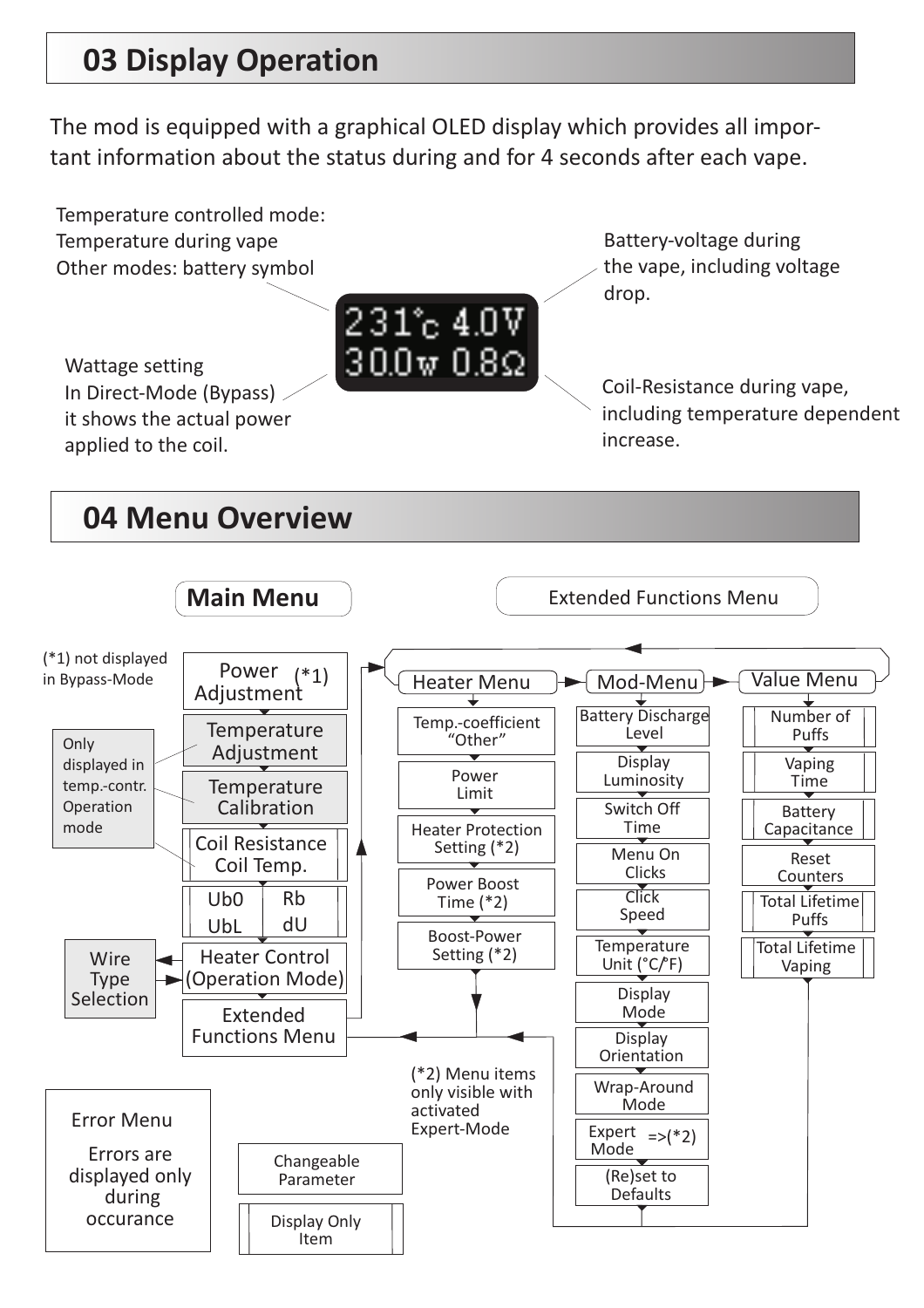# **05 Main Menu (Page 1)**



#### **Switching On/Off, Key Locking and Menu-Operation**

The dicodes SBS has two buttons: One round button at the front side of the body below the atomizer and a second button at the opposite side and at the top stainless steel head-piece..

The mod is switched on by shortly pressing any button 5 times. The display shows "Hello" and the user is led to the main menu. For actively switching off the mod there is menu item "Switch Off". When the value "0" is highlighted and pressing either button, the mod displays "Bye.." and switches off shortly afterwards.

Important Note: The dicodes boxmods differentiate between active switch off and the automatic switch off after the switch-off-time. When the mod was switched off driven by the automatic timer, the menu is entered by clicking "MenuOn Click" times either button or by pressing the selected fire button longer than about 0.2seconds for immediate vaping. I.e. the user can vape immediately, even when the mod was completely powered down.

To avoid an unintended change of settings, for example during transportation in a pocket, the buttons can be locked by pressing both buttons simulteanously: "KeyLock" is displayed. To unlock the buttons, agagin both buttons need to be pressed at the same time, indicated by "UnLock" shown on the display.

By means of the upper and lower buttons it is possible to navigate through the menu, as well as to increase and decrease values of a parameter after a short waiting, i.e. until the value is displayed inverted (black on white). The waiting time from navigation mode to the entry mode is adjustable by means of the parameter "Click Speed" in the extended functions menu (see below).

Note that during the extended functions menu display vaping is disabled.



#### **Changing the Power Setting**

In the Power menu the power setting can be changed by means of the upper and lower buttons in steps up to the Power-Limit (PLim) value or down to 5W repectively. If the wrap-around (parameter "Wrap Mode" in EF-Menu) is activated, the setting rolls over at the PLim/5W border. When wrap-around is disabled, further increase or decrease is blocked at the borders.

The Power-Limit value is adjusted in the Extended Functions Sub-Menu "Heater" and provides a protection feature for atomizers which are not prepared for high wattage or to reduce the power range intentionally. The wattage step size is 0.5 Watt below 30W and 1W above.

In the operation mode "Bypass" (mechanical mod), changing the power setting is not available, because the power is defined by the battery voltage and coil resistance. The menu "Power" is not displayed in this case, but the value display during and after the vape shows the actual power output to the coil.

With temperature controlled vaping activated, the power setting is the power limit for the temperature regulator. If the power level is smaller than the value needed to achieve the selected temperature, the operation changes from a temperature regulator to a temperature limiter. If the power level is sufficiently high, it sets the heating up speed of the coil until the set-point temperature is reached. When the battery voltage decreases, power is reduced starting from the voltage set by the parameter Ubat,min (EF-mod menu) plus 0.7V and ending at 10W at Ubat,min. E.g. UbatMin=2.6V and Power=60W => Full 60W until battery voltage is at 3.1V, and then reduced to 50W at 3.0V, 40W at 2.9V and so forth. When the power is reduced, the battery symbol on the display will toggle with the message "LOW" and the reduced power level is show. Typical settings for Ubat,min are between 2.5 and 2.7V.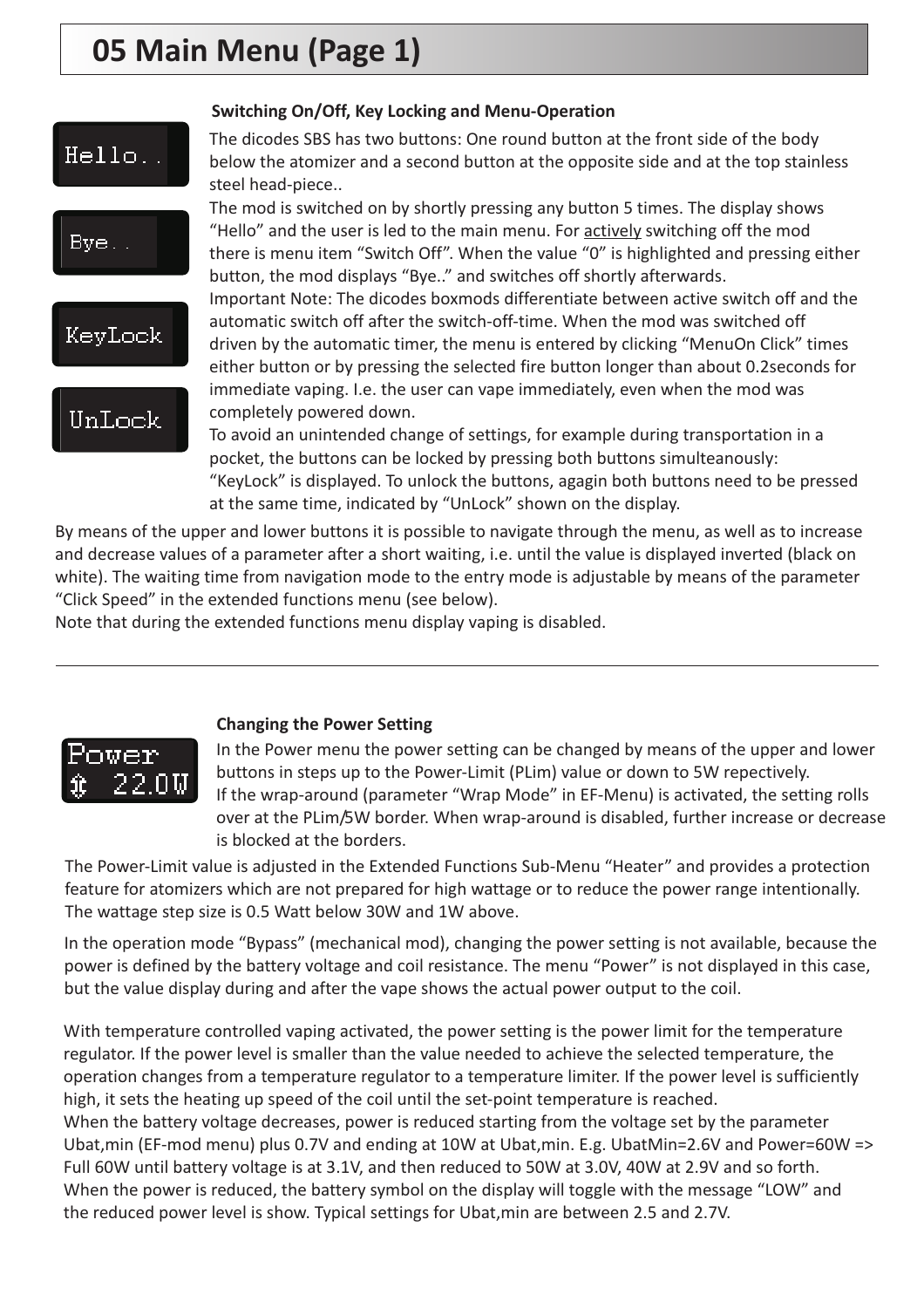### emp 235°c

#### **Setting the Temperature**

This Menu item is *only available and displayed if temperature controlled vaping is* selected (see Heater-Control menu item below). So the menu structure adapts to the selected operation mode.

The Temperature Up/Down menu sets the setpoint for the coil temperature during vaping. The temperature setpoint can be selected from 120°C to 280°C (250°F- 540°F) in steps of 5°C (10°F). To achieve a high precision temperature control, a correctly performed reference measurement (TempCal Init) is mandatory, see next item.



Manual Coil Temperature Calibration

This Menu item is *only displayed if temperature controlled vaping is selected* (see Heater Control menu item below). For the use of temperature controlled vaping, the calibration measurement is a very important part of it.

The Temperature calibration measures the coil resistance at room temperature (20°C) as the reference for temperature controlled vaping. This, together with the wire's temperature coefficient enables the mod to calculate the coil's temperature. The calibration must be confirmed in a second step to avoid accidential activation. After confirmation the display shows "process" until the calibration completed. It is extremely important to understand, that, if the calibration is performed at a temperature other than 20°C, the control will regulate a constant temperature, but with an offset deviation. So take the ambient temperature during the temperature adjustment in to account. Similiar, if a wrong temperature coefficient was adjusted, the actual temperature might deviate dramatically from the set-point (here it is a factor and not an offset). Always perform a calibration, when a new atomizer is attached, even if it is made from the same coil material.

For further information about this topic, please read the "Appication Note for Temperature Controlled Vaping", available on the dicodes-mods website.

#### Coil Resistance and Coil Temperature



This is a display only menu item. The coil resistance is displayed in a range from 0.00 to 9.90 Ohms. If temperature controlled vaping is selected, the measured/calculated coil temperature is also displayed, if not, the display shows T ---.

#### **Note that the display will be continously updated, if the plus or minus button is kept pressed after the values have been highlighted (or inverted). This can help during problem diagnoses .**

In TC-mode, if the display does not show 20°C after calibration, even with a cooled down atomizer, we recommeded to perform the calibration again.

Note that for coils with very low resistance, like Nickel-coils, a slight mechanical rearrangement (tightening the atomizer) can lead to drastical changes in the temperature control due to the change of contact resistances. We therefore recommend to use other than Nickel coils, e.g. The NiFe30 (RESISTHERM) wire from dicodes.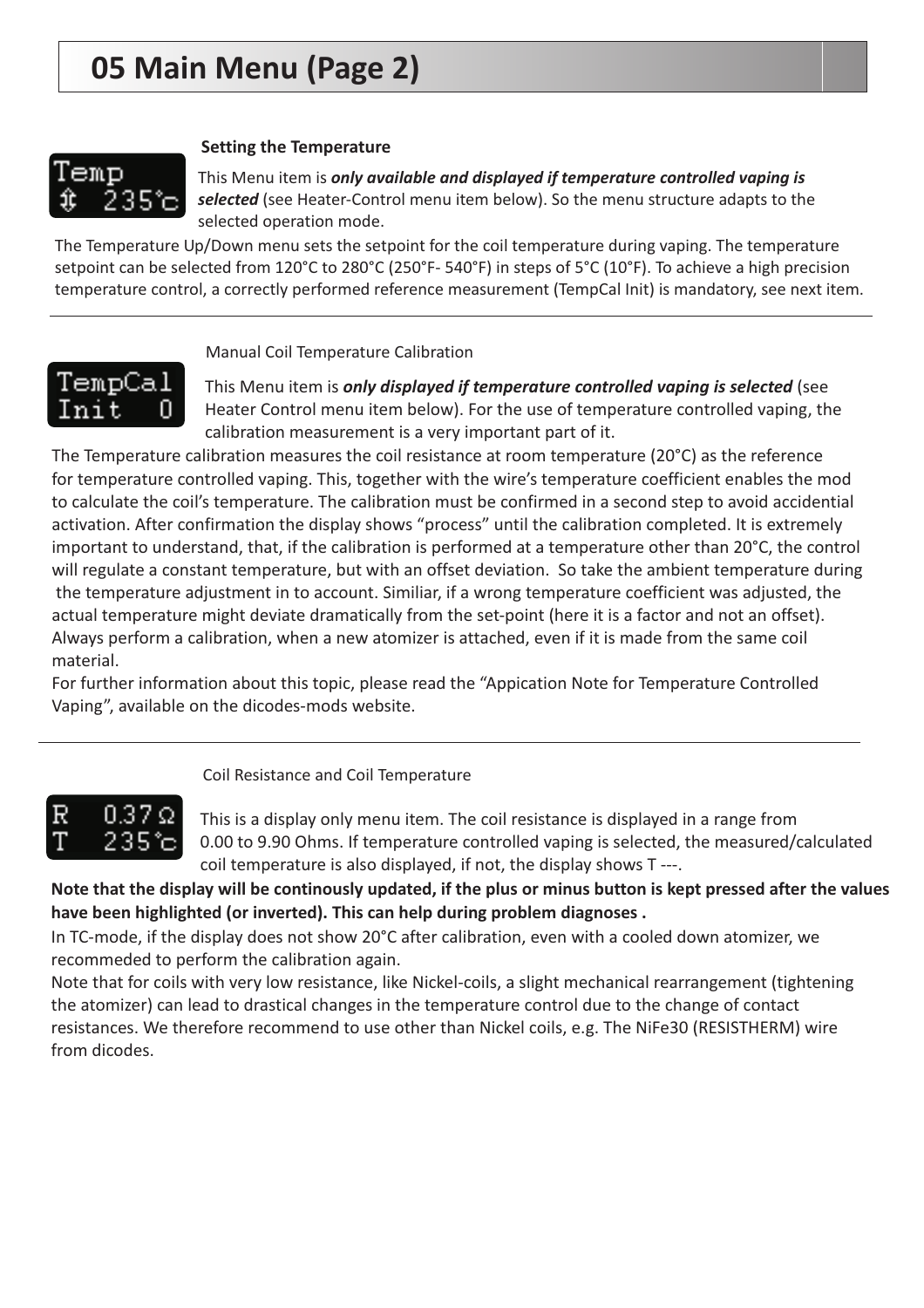# **05 Main Menu (Page 3)**

#### Battery Status Part1



The Check Battery item shows the battery voltage with little current drained (Ub0) and the battery voltage under load during the last puff (UbL). The difference is the voltage drop of the battery (dU). A high drop (e.g. dU>0.4V@20W and dU>0.7V@60W) indicates a poor battery and/or contact problems.

Please note that every battery has an inner resistance and that therefore the voltage at it's contacts always drops when current is drained. The more current is drained, the higher the drop will be. Always remember this behaviour. Commonly used batteries of 18650 size have inner resistances of about 18m $\Omega$  up to  $80$ m $\Omega$ . Smaller sized batteries even have higher resistances. Generally speaking, the batteries with high capacity have higher inner resistance and those with lower capacity also have lower inner resistance.

#### Battery Status Part2



The SBS has an additional feature supporting the user to evaluate the quality of the battery and the system contacts on the battery side.

This feature is gaining importance especially when vaping at very high powers, i.e. between about 50-80W.

When at the display menu item of Ub0 and UbL described above, the mod will display the system's source resistance Rb and a more accurate measurement of the voltdrop Ub, as soon as the values of Ub0 and UbL are highlighted and the plus- or minus-button is pressed. Every time a button is pressed then, the display will toggle between the values of Ub0/UbL and Rb/dU.

Note that these values might change a bit when toggling back and forth, because the battery voltage without load (Ub0) can change, mainly due to the temperature change (cooling) after vaping.

The systems source resistance is the sum of the batteries inner resistance as the main contribution and all contact and wiring resistances of the device. As already stated, typical battery resistances vary from  $18$ m $\Omega$ to 80m $\Omega$  depending on the type. The typical contact and wiring resistance of the SBS sums up to about  $6m\Omega$ .

At high power, the current drained from a battery will lead to a significant voltage drop at the systems source resistance. The by far biggest part of the voltage drop is created INSIDE the battery and NOT in the device. Please keep this always in mind.

The diagram below shows the voltage drop depending on the source resistance based on a battery fully charged to 4.2V. When the battery is not fully charged the drop will increase even more, because of the increasing current needed to provide the same ouput power.

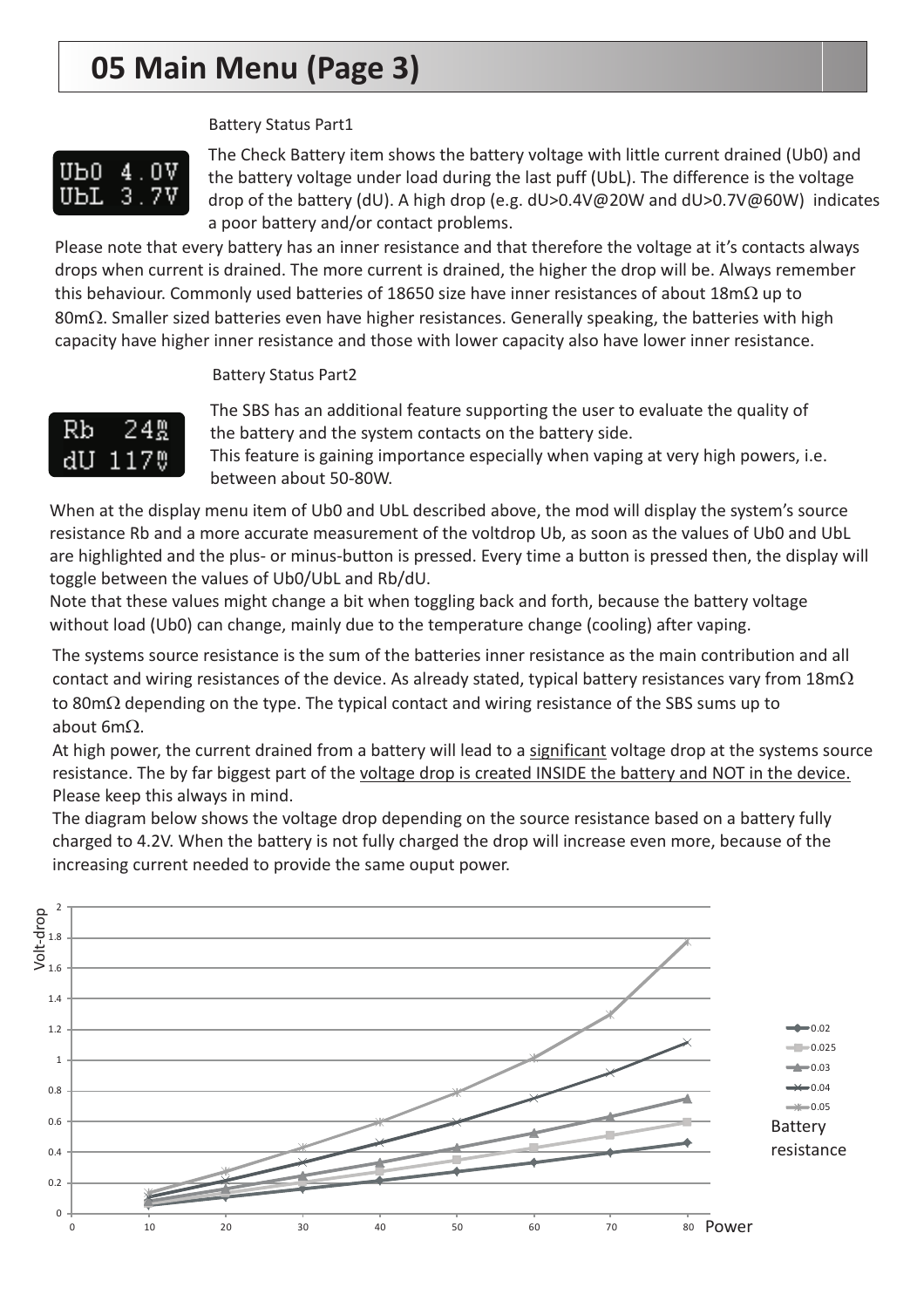# **05 Main Menu (Page 4)**

#### Notes about very high power vaping

When vaping at high power it is strongly recommended that only the best in class batteries are used and that all contacts are kept clean. Always keep in mind that 80W taken even from a high drain battery wil create power losses in the batteries inner resistance as well as at all mechanical contacts, which finally will reduce the total vape time and lead to volt drop. The power-losses inside the battery can be significant as a simple calculation shows:

Example (neglegting efficiency of electronic):

Inner battery resistance 25m $\Omega$ 

Voltage at battery under load 3.3V Output Power 80W

```
Power-loss, battery = (80W/3.3V)^2 * 25m\Omega = 15W(20% of output power)
```
#### This will prevent to overheat the liquid and help avoiding the creation of hazardous substances. **We strongly recommend to use the boost-mode for (boost-)powers of >60W or to use the TC mode.**

The box is equipped with different kinds of power reduction mechanisms to keep the operation in a safe region for the battery and the electronic. If the power is reduced, the actual power output is displayed instead of the setpoint.

1. The output current is limited to 22A: When the atomizer or coil resistance is comparably low and when the power is set to high values, the actual output power will be limited according to the formula Pout<= Imax²\* Rcoil

Example: Rcoil=0.12  $\Omega$ => Pout,max= (22A)<sup>2\*</sup>0.12 $\Omega$  = 58.8W, regardless of the power setting (unless it is lower than 59W)

The limitation works dynamically, i.e. if the wire changed (e.g. a TC-wire), the limitation will adapt to this.During limitation the display shows a blinking "Io"

2. The output voltage is limited to 11V: When the atomizer or coil resistance is high, power is limited according to

Pout<=Umax²/Rcoil

Example: Rcoil=1.8 $\Omega$  => Pout,max=(11V)<sup>2</sup>/1.8 $\Omega$  = 67.2W

The limitation works dynamically. For example when using a TC-wire the initial power can be very high and as soon as the wire is hot, the power will be reduced. During limitation the display shows a blinking "Uo".

3. The output power is limited if the source resistance Rb (battery inner resistance including contact resistances and internal wiring) is higher than  $30 \text{m}\Omega$ . During limitataion the display shows a blinking "Rb".

4. The output power is reduced, when the battery voltage drops to a value dependent of parameter Ubat,min (range 2.5 to 3.0V) according to the formula Pout,max= the lower of [80W and 10W+(UbL-Ubat,min)\*10W/0.1V] Example: Ubat,min=2.5V, UbL=3.15V (battery voltage including drop during power output) => Pout,max = 10W+ (3.15-2.5)V\*10W/0.1V = 75W Note that the power is less reduced, when the battery inner resistance is low. Also note that power is reduced only if the battery voltage drops below 3.2V (at Ubat,min=2.5V). During limitation, the display shows a blining "low".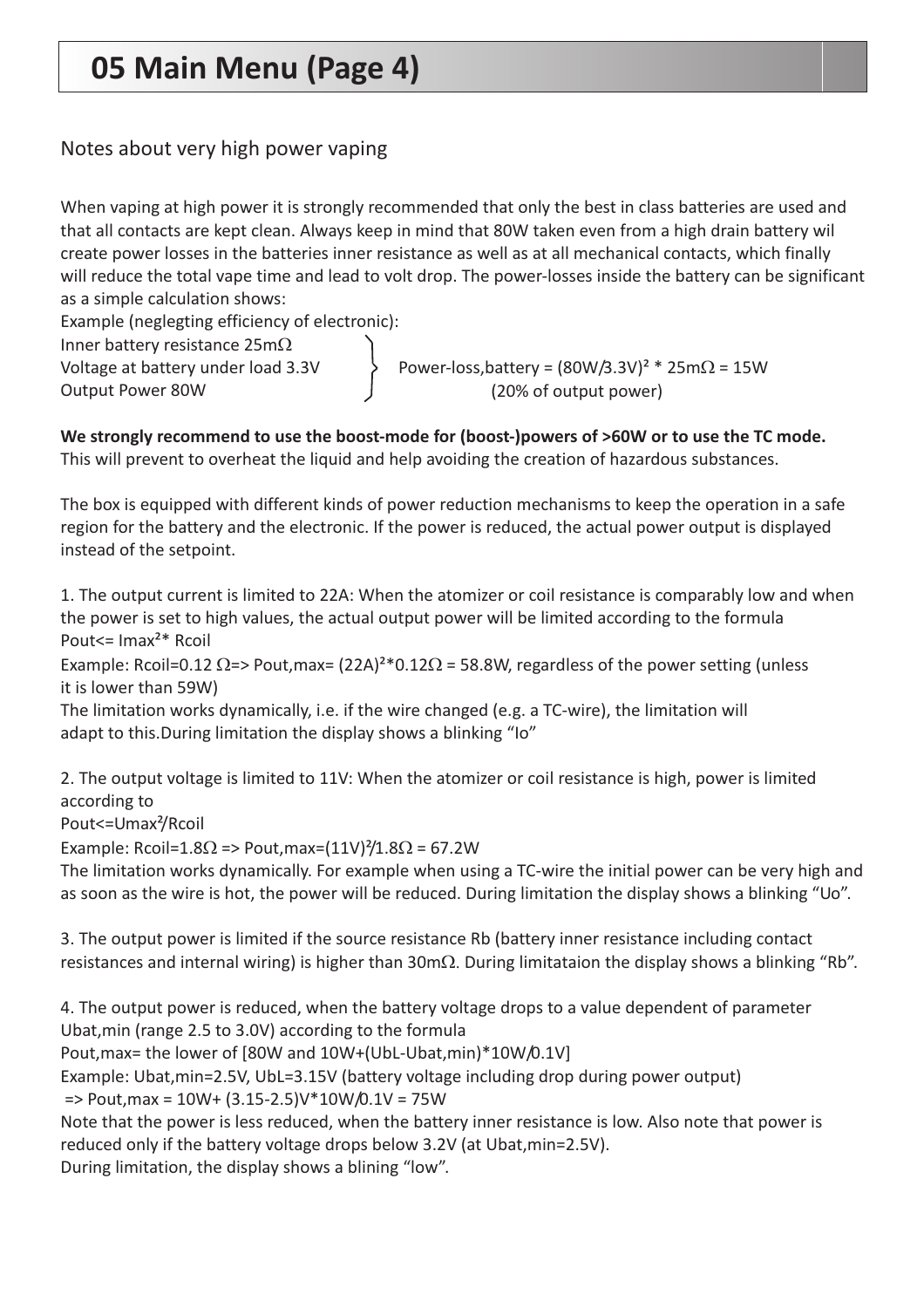Heater Control (Operation modes)

The mod can be used in up to 5 operation modes. The mode can be selected in this menu: The default operation is either power (0) or temperature controlled vaping (1). With the "Expert Mode" (Extended Functions Mod-Menu) enabled, additional operation modes are Heater Protection (2), Power Boost (3), and Bypass (4, mechanical mod). With Expert Mode disabled, the menu options 2..4 are masked out.



0. Power Mode

In the power operation mode the wattage selected in the power setting menu is applied to the coil, unless the voltage would get greater than 11V or the current greater than 22A, which depends on the coil resistance.

For example with a coil resistance of 2 Ohms and a power setting of 80W, the required voltage at the coil is 12.6V. So with 2 Ohms the maximum wattage is  $60.5W$  ((11V) $^{2}/2R=60.5W$ ).

Or, if the coil resistance is 0.1 Ohm the maximum power is 48.4W, because  $(22A)^{2*}0.10$ hm=48.4W. As can be seen from the examples, with high coil resistance the power is limited by the maximum voltage of 11V and with low resistances by the maximum current of 22A. The fact is also reflected in the feature list: A power of 80W is guaranteed from 0.17 to 1.5 Ohms.

Resistances of 0.05 to 5 Ohms are possible but with a reduced power.

See proceeding page about power limitation as well.

#### **1. Temperature controlled vaping**



In this mode the mod will regulate the temperature of the coil to the pre-set value, except the power setting is too low to achieve the temperature. So please note to adjust the power setting to a value high enough, if you choose temperature controlled vaping. Otherwise the temperature regulation changes to a temperature limitation mode.

When HCtrl is set to 1, the menu directly jumps to the selection of the wire type. Here the user can select between dicodes-wire (NiFe30), Nickel 200 (Ni), Titanium (Ti), several sorts of stainless steel, NiFe48 and "Other". With "Other" selected, the temperature coefficient defined in the Extended Functions / Heater Menu under item "Temp. Cof" is used. The value of the selected coefficient is displayed behind "Wire".

For commonly used wires, the predefined coefficents are: NiFe30=320, Nickel200=620, Titanium=350, SS304=105, SS316=88, SS316L=92 and NiFe48=480. Note that there are different alloys for Titanium and Stainless Steel on the market, so the predefined values can deviate from the actual wire-value you use. In these cases it is preferable to choose "Other" as the wire type and set the value of the wire in the extended functions heater menu "TempCof". The range for the coefficient is 050 to 650.

If you use the dicodes wire (RESISTHERM) it is guaranteed that the wire will always have the same coefficient, because the wire was especially designed for temperature regulation purposes. The regulation accuracy is best then, as the combination of resistivity and high coefficient is very good. Note for using Nickel wire: Nickel has a high and always precise temperature coefficient (Ni200). But Nickel is not so easy to handle, because it is quite soft and it leads to very low resistance coils, because of it's high conductivity. For the regulation accuracy smallest changes of contact resistances due to atomizer movements (tightening) or mechanical thermal elongations lead to poor regulation accuracy.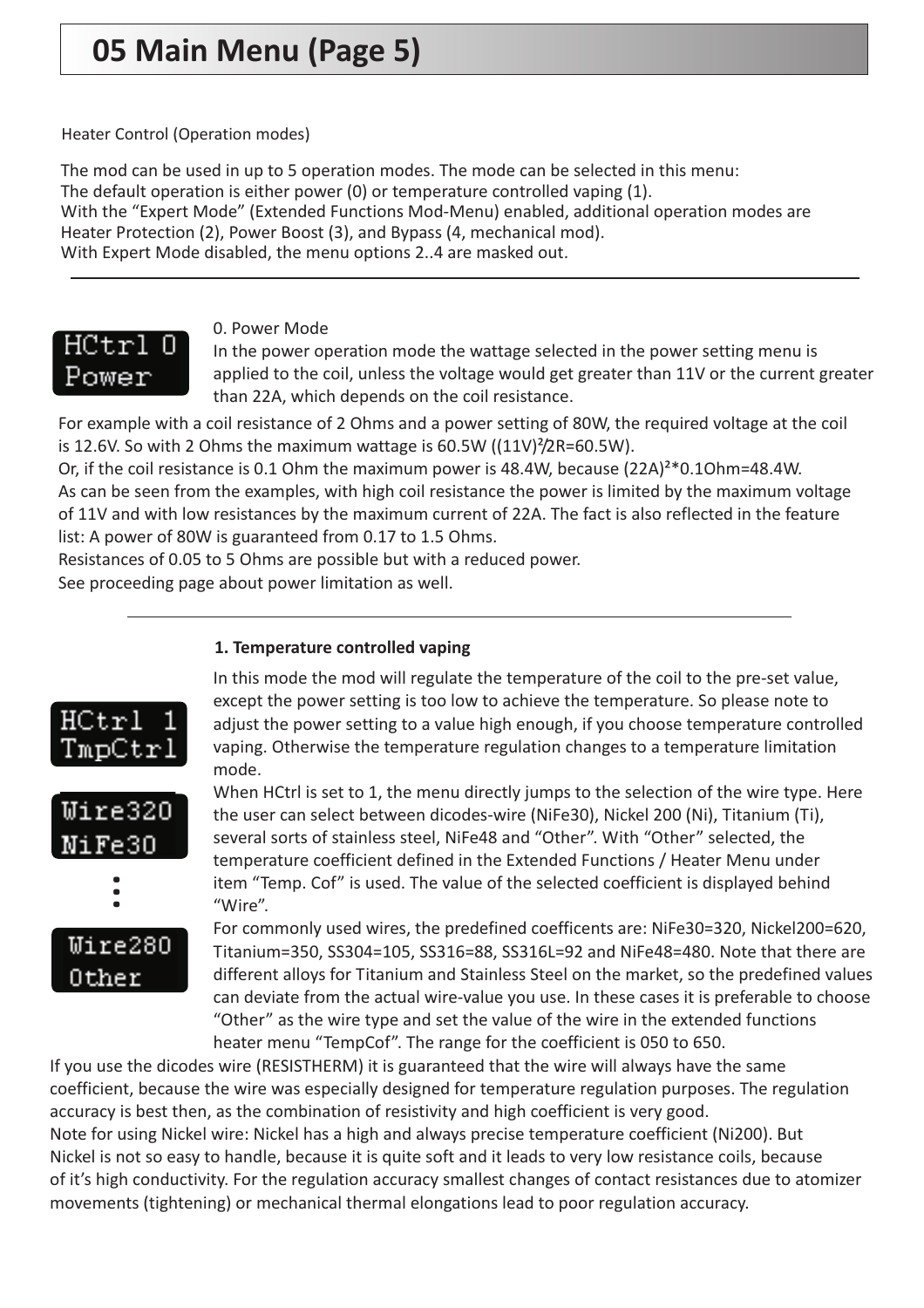# **05 Main Menu (Page 6)**

#### Main Menu

2. Heater Protection Mode (only when Expert Mode=1)



The heater protection mode is a periodic interruption of the power applied to the coil. The duration and the repetition rate of the interrupts is selected by means of the parameter "Heater Prot" in the extended functions mod-menu. The repeated power interrupt helps to avoid a break in liquid flow and thus an increase in temperature.

0.86 0.88 0.89 0.90 0.91 0.92 0.93 0.95 0.96



Extended Functions کاها<br>المعرفي<br>Extended Fur<br>Heater Menu



| The table below shows the relation between power interrupt and appliance time |                          |              |               |             |  |  |
|-------------------------------------------------------------------------------|--------------------------|--------------|---------------|-------------|--|--|
| in dependence of the parameter "Heater Prot":                                 |                          |              |               |             |  |  |
|                                                                               |                          |              |               |             |  |  |
|                                                                               | <b>Value Heater Prot</b> | On-Time [ms] | Off-Time [ms] | Powerfactor |  |  |
|                                                                               |                          | 400          | 100           | 0.80        |  |  |

#### **3. Power Boost Mode (only when Expert Mode =1)**

The Power Boost Mode enables an initial short term high power pulse applied to the coil (boost). The boost power is the value of the parameter "Power Limit". Beside 5 selectable initial boost lengths, further options generate a periodic boost pulse with different length and repetition rate. An initial boost is for quick coil heat-up. The periodic boost lets the coil temperature pass a certain range all the time. In this case different flavours within the liquid, which all develop their taste at different temperatures, are all addressed by the varying temperature.

#### Main Menu



We recommend to set the normal power (not the boost) to much lower values, when using the periodic boost, because the average power is increased by the boosts and temperature gets higher therefore.



| Wert Boost Time | Boostzeit [ms] | Zeit auf Nennleistung<br>$\lceil ms \rceil$ | <b>Effektive Leistung</b><br>(bei 5W Nennleistung) |
|-----------------|----------------|---------------------------------------------|----------------------------------------------------|
|                 | 300            |                                             | Start-Boost                                        |
| 2               | 450            |                                             | Start-Boost                                        |
| 3               | 600            |                                             | Start-Boost                                        |
| 4               | 800            |                                             | Start-Boost                                        |
| 5               | 1000           |                                             | Start-Boost                                        |
| 6               | 100            | 700                                         | 6.9                                                |
| 7               | 150            | 800                                         | 7.17                                               |
| 8               | 200            | 900                                         | 7.36                                               |
| 9               | 250            | 1000                                        | 7.6                                                |
| 10              | 300            | 1000                                        | 8.0                                                |
|                 |                |                                             |                                                    |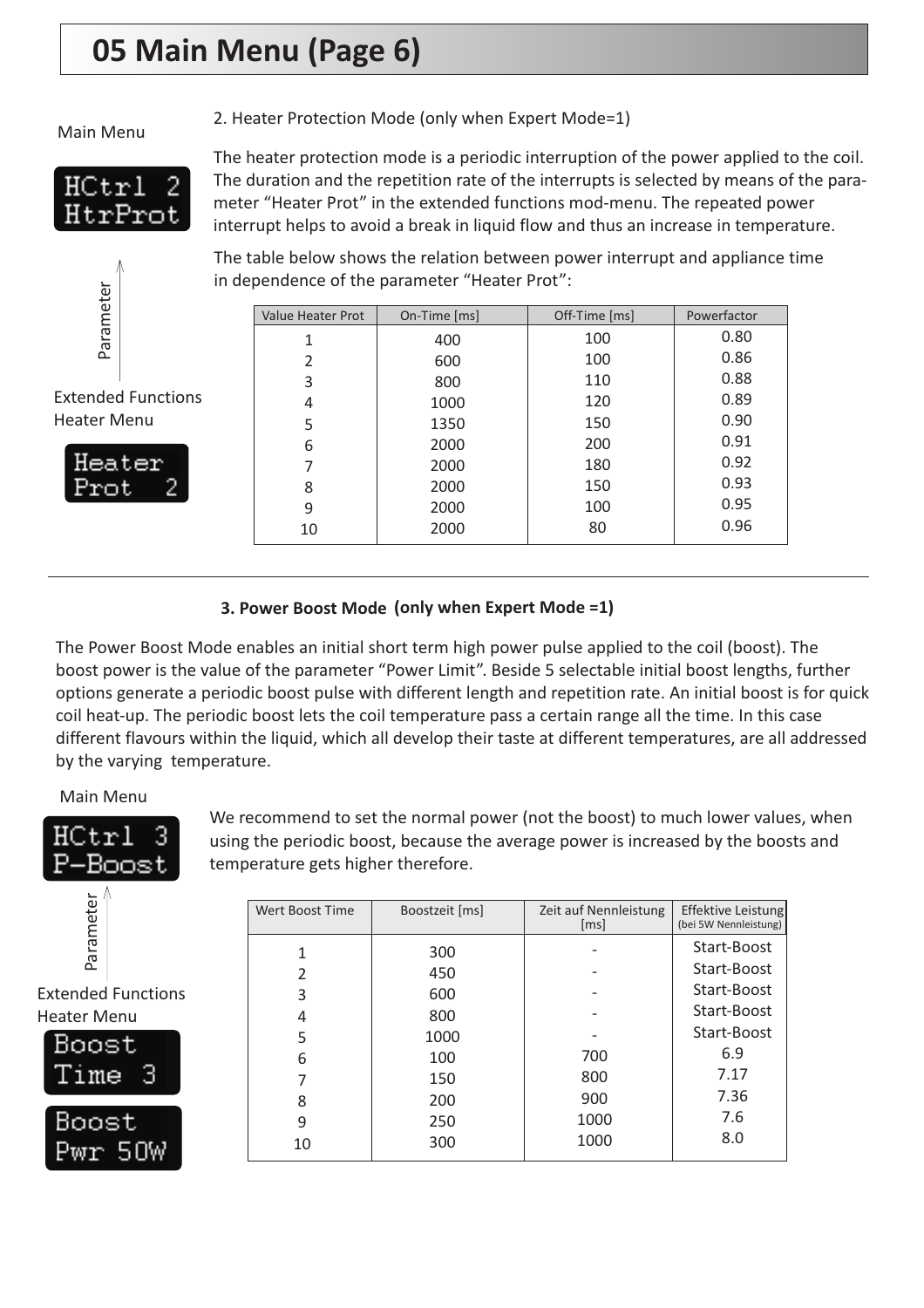# **05 Main Menu (Page 7)**



Extended Functions Menu

The Extended Functions Menu provides three logically grouped sub-menues:

Extend 'unct'

Heater Menu  $\Rightarrow$  Settings related to the heater or coil

Mod Menu  $\Rightarrow$  Settings related to the individual usage and appearance

Value Menu  $\rightarrow$  Provides several statistics of vaping

The Extended Functions Menu offers a lot of setting options of the mod, to provide the highest possible flexibility for the user to individually adjust it to whatever preferences. Normally, once the settings were made, the user will need to change the parameter rarely. In order to keep the main menu as short as possible, the extended functions menu was created.

The many options may frighten some of the users initially. But without the extended functions menu the mod would not be able to address all different customer requirements. Please take a bit of time to get familiar with the menu. We are sure, as soon as you have gained an overview, the individual setup is a walk-over.

| ErrNo 1<br><u>Chkatom,</u> | <b>Error Messages</b><br>If an error occurs, the mod directly jumps to the error menu and displays the error<br>number and a mnemonic (short-term) description.<br>The possible error messages are: |
|----------------------------|-----------------------------------------------------------------------------------------------------------------------------------------------------------------------------------------------------|
| 0 OvrVolt:                 | The input voltage is too high. The SBS operates with one battery.<br>If the input voltage exceeds 4.5V this error message is displayed. Reduce the input<br>voltage to the specified range.         |
|                            | 1 ChkAtom: No atomizer detected or open coil.                                                                                                                                                       |
| 3 N/A                      | 2 TempRef: A problem during the temperature reference measurement occured                                                                                                                           |
|                            | 4 OverCur: Short on coil or coil breakdown (open)                                                                                                                                                   |
| 5 LowBat:                  | The battery voltage under load (with current drained from it) has reached the minimum<br>discharge level, defined with parameter UbatMin in the extended function mod-menu.                         |
| 6 EleHot:                  | The electronics have heated up too much and needs to cool down. This error will not<br>occur with normal usage of the mod.                                                                          |
|                            | 7 TimeOut: The maximum puff-time is limited depending on power. For a power <20W it is 20<br>seconds. Above 20W it decreases by 0.5 seconds per Watt, above 40W it is 10 seconds.                   |
|                            |                                                                                                                                                                                                     |

8 LowR: In Bypass mode the coil resistance is too low.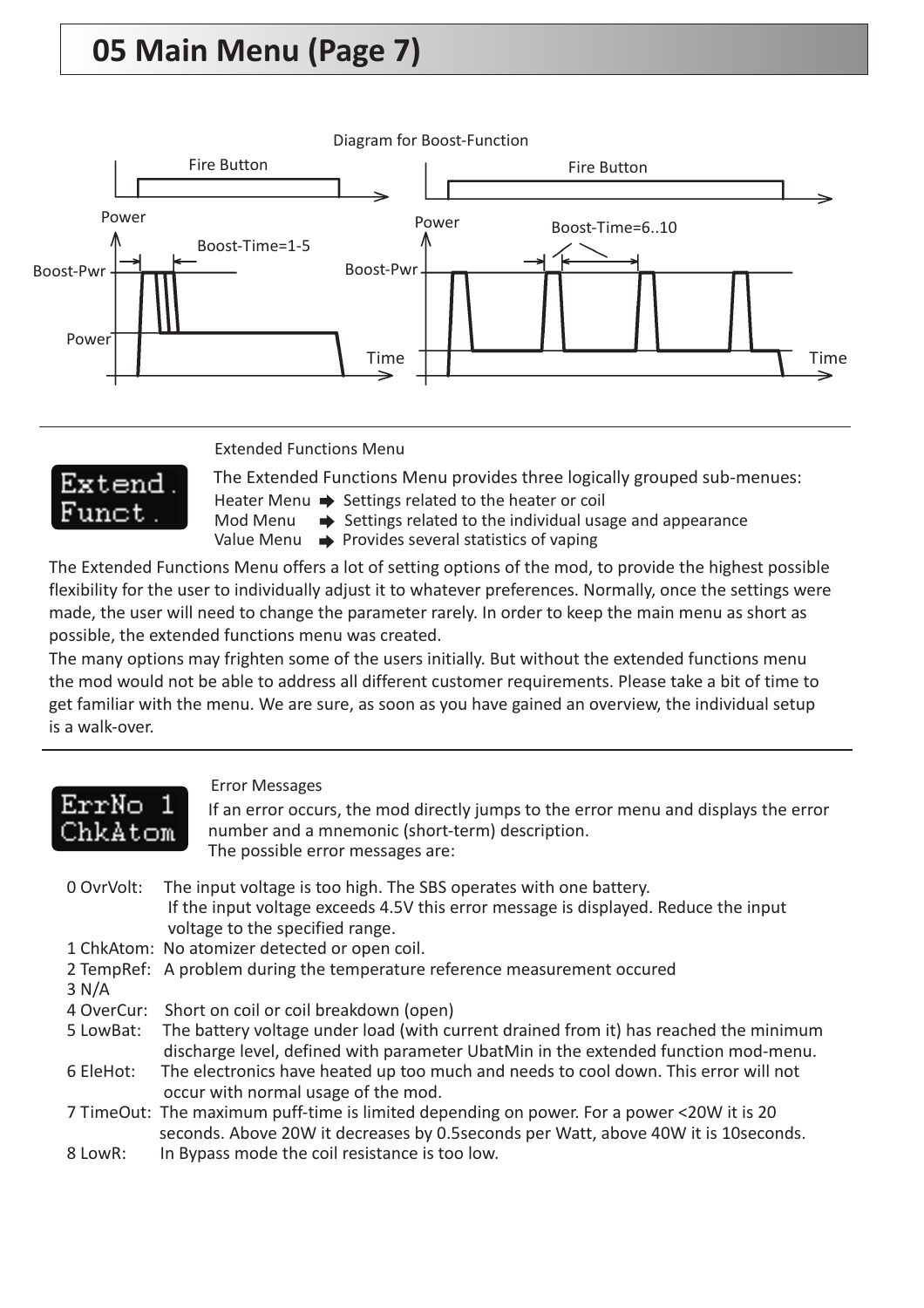

(\*1 ) The temperature coefficient selects the type of wire material in the range 050 to 650: When TC-mode is selected (Main menu HCtrl=1), the user must select the wire type to be NiFe30 (320, dicodes wire), Ni200 (620), Titanium (350), SS304 (105, V2A), SS316 (88), SS316L (92), NiFe48 (480) or "Other". The value for "Other" is adjusted here. Value to select = Literature-value\*10E5 K. Example: Ni 6.2E-3\*1/K \* 10E5\*K => 620

(\*2 ) Setting 1 (fastest) up to3 without animation (visual shift effect), setting 4 slowest with shift animation

(\*3 ) When temperature controlled vaping mode is selected and with diplay mode=post/cont, the current values of "Power", "Temperature" and "Wire-Resistance" can be observed 4 seconds after/during the vape. In power mode, the battery voltage, power and resistance is displayed. In Bypass mode the measured power is displayed. With display mode = off no parameters are displayed after or during the vape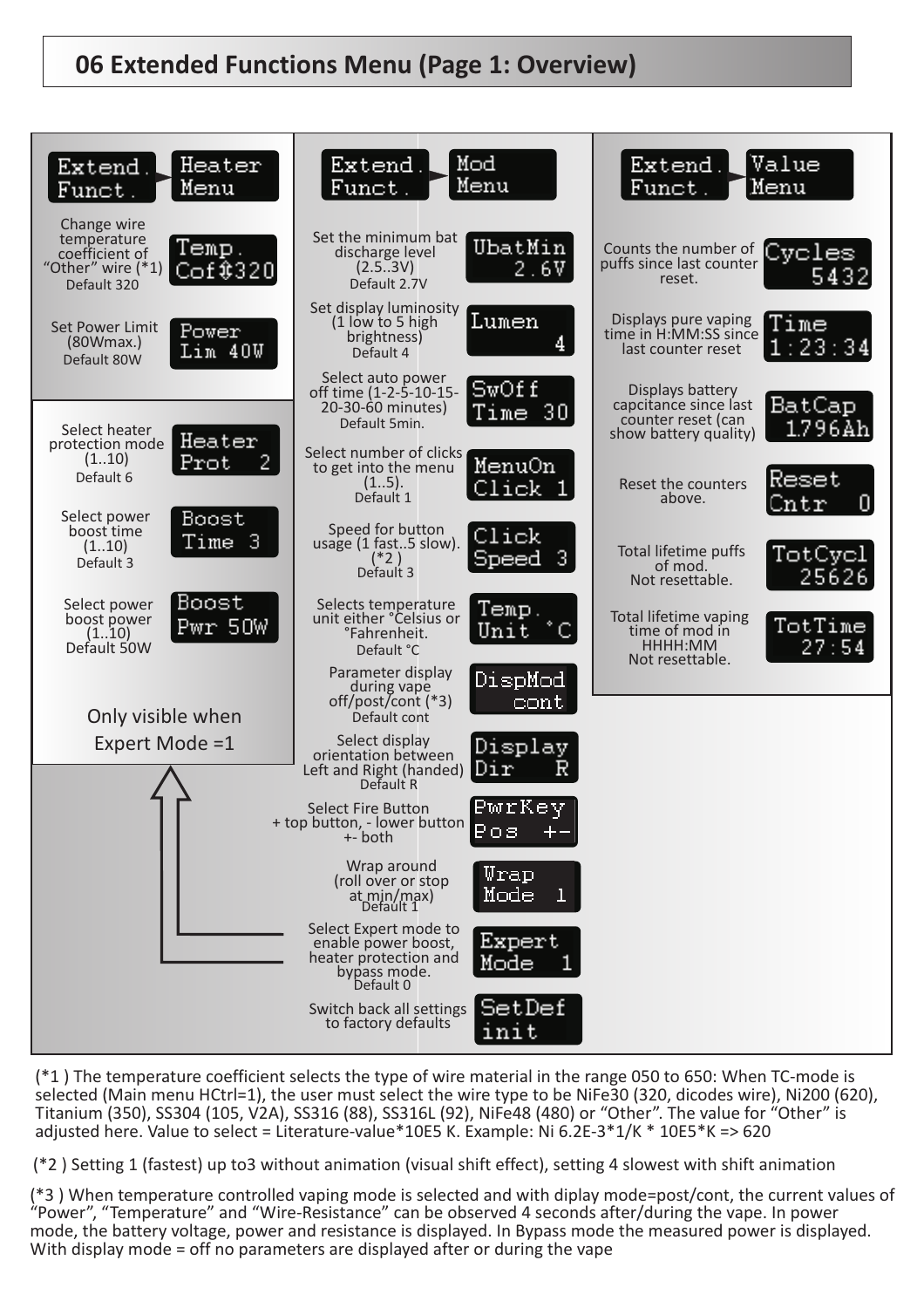### **06 Extended Functions Menu** Additional Explanation to several menu items, page 1

In the following paragraphs, explanations are given for those parameters and items, which are not self explanatory or which have inter-dependencies with other parameters or functions.



The selection of the correct wire-temperature-coefficient is very important for the correct operation of the mod, when temperature controlled vaping is selected. As soon as TC-mode is selected, a multiple choice list of commonly used wires types with predefined coefficients is displayed and the wire type "Other".

The coefficient of this "Other" wire is adjusted in this menu item. Note that stainless steel wires and also titanium wires often have not well defined coefficients, depending on their exact alloy composition. The TCoef item in the menu is visible, even if the operation mode is not selected to temperature controlled vaping.

#### Power Lim 40W

Power Limit defines the adjustment range of the power in the main menu. As stated in the main menu already, the limit value sets the roll-over or stop point of the menu "Power". The power limitation makes sense especially in the power vaping mode to

All dicodes devices have a functionality to adjust the minimum discharge level of the battery between 2.5V and 3.0V (older models 3.5V). Almost all available batteries on the market specify the minmum discharge level of 2.5V to 2.7V. If the user is unsure whether her/his specific battery meets this specification, the level should be set to 2.7V.

reduce the range to the used atomizer.

### **UbatMin** 2.6V

The selected voltage is the voltage at the electronics input, when current is drained from the battery (Ub,L). In contrast to other available tube- and boxmods on the market, which stop operation already at 3.4V, the lower discharge level on dicodes mods lead to a better battery utilization.



At UBatMin+ 0.7V a power reduction is activated depending on the actual power setting. The reduction starts when the power selected hits the slope from Ubat,min@10W to Ubat,min+0.7V@80W as show in the diagram above.

### າັນ Of f 30

The time to automatic power off of the mod can be selected between 1 minute up to 60 minutes. We recommend to choose 1 or 2 minutes, because the mod is always immediately on and ready to vape, when the fire button is pressed. This provides the best utilization of the battery. When off, the device draws zero current from the battery.

Note that if the mod was actively switched off by the user (5 times fast clicking of the fire button), the instant power on is not available. In this case the mod has to be switched on with 5 clicks first.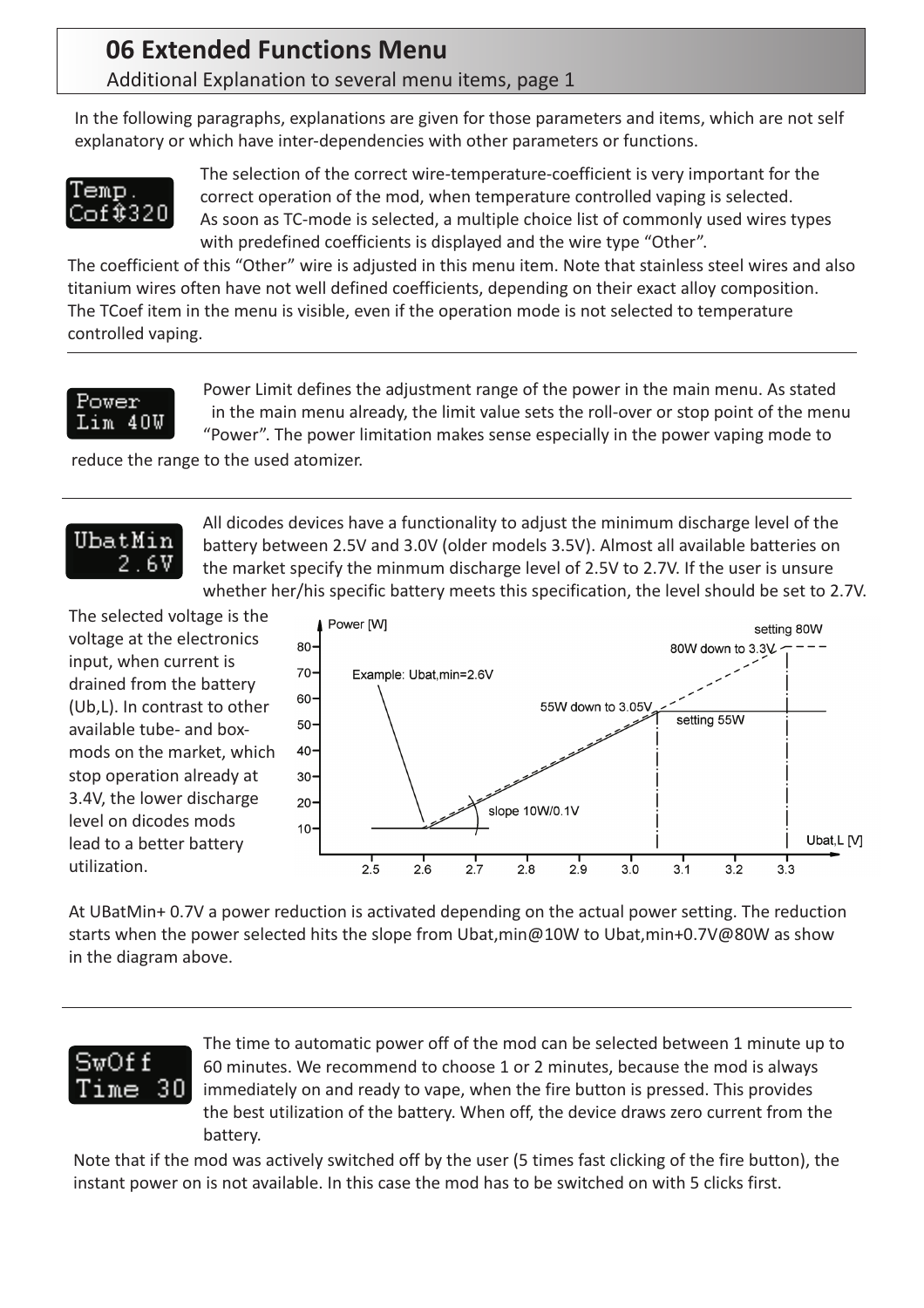# **06 Extended Functions Menu**

Additional Explanation to several menu items, page 2

### PwrKey Роз

As the SBS is equipped with two buttons, the user can select, which button should act as the fire button. The parameter "PwrKey Pos" selects the position of the fire button. For "PwrKey Pos +" the top button at the stainless steel head-piece acts as the fire button.

Accordingly, when "PwrKey Pos -", the lower button at the front below the 510 connector acts as the fire button.

For user who want to use either button, select "PwrKey Pos +-" to have both buttons acting as the fire button.

### DispMod  $\verb|cont|$

The display mode switches on and off the dynamic display of several parameters during and after the puff. The setting "cont" (continous) will display values during and 4 seconds after the vape. With "post" the values are displayed only after the puff and off disables the display.

The values shown depend on the operation mode: In temperature controlled mode, the parameters are the temperature, coil resistance, temperature regulating power and a battery symbol.

For the modes power, boost and heater protection, the selected power (or limited power in case), the coil resistance and the battery voltage are displayed. When Bypass mode is selected, the coil resistance and the battery voltage dependent, measured power is displayed, as there is no fixed power setting in bypass mode.



The dicodes Dani Boxes can be used in 5 different modes. But in order to keep the menu as short and simple as possible, 3 of the 5 modes are only available, if the Expert-Mode is set to 1. The name is Expert-Mode, because the use of the additional operation modes requires additional knowledge about their functionality.

The additional modes available with Expert Mode set to 1 are "Power Boost", "Heater Protection" and "Bypass".

Here again the modes in an overview:

Vaping with a constant power setting. The selected power is applied to the coil, unless the coil's resistance affords a different power setting or power is limited due to other reasons.. Mode0 Power

The power applied to the coil is calculated by a temperature controller which keeps the coil's temperature constant. Important to note: Set the correct temperature coefficient and perform a calibration at room temp. Mode1 Temp-Cont.

The power applied to the coil is repetively interrupted to enable a liquid flow und thus to Heater-Prot. limit the temperature. Mode2

The coil is quickly heated up initially. Moreover an repetitive boost can be selected. Power-Boost We recommend not to set the boost-power value too low but adjust a lower normal power setting to limit the coils temperature rise. Mode3

The mod behaves like a mechanical mod, i.e. the battery voltage is directly applied to the coil. This, with the restriction, that the maximum current is 22A. Note that the vape now depends on the charging level of the battery, and the coil should not be too low in resistance as then 22A is the limiting factor. If the resistance is too low in Bypass-mode, Err8 LowR is displayed and vaping is not possible. Mode4 Bypass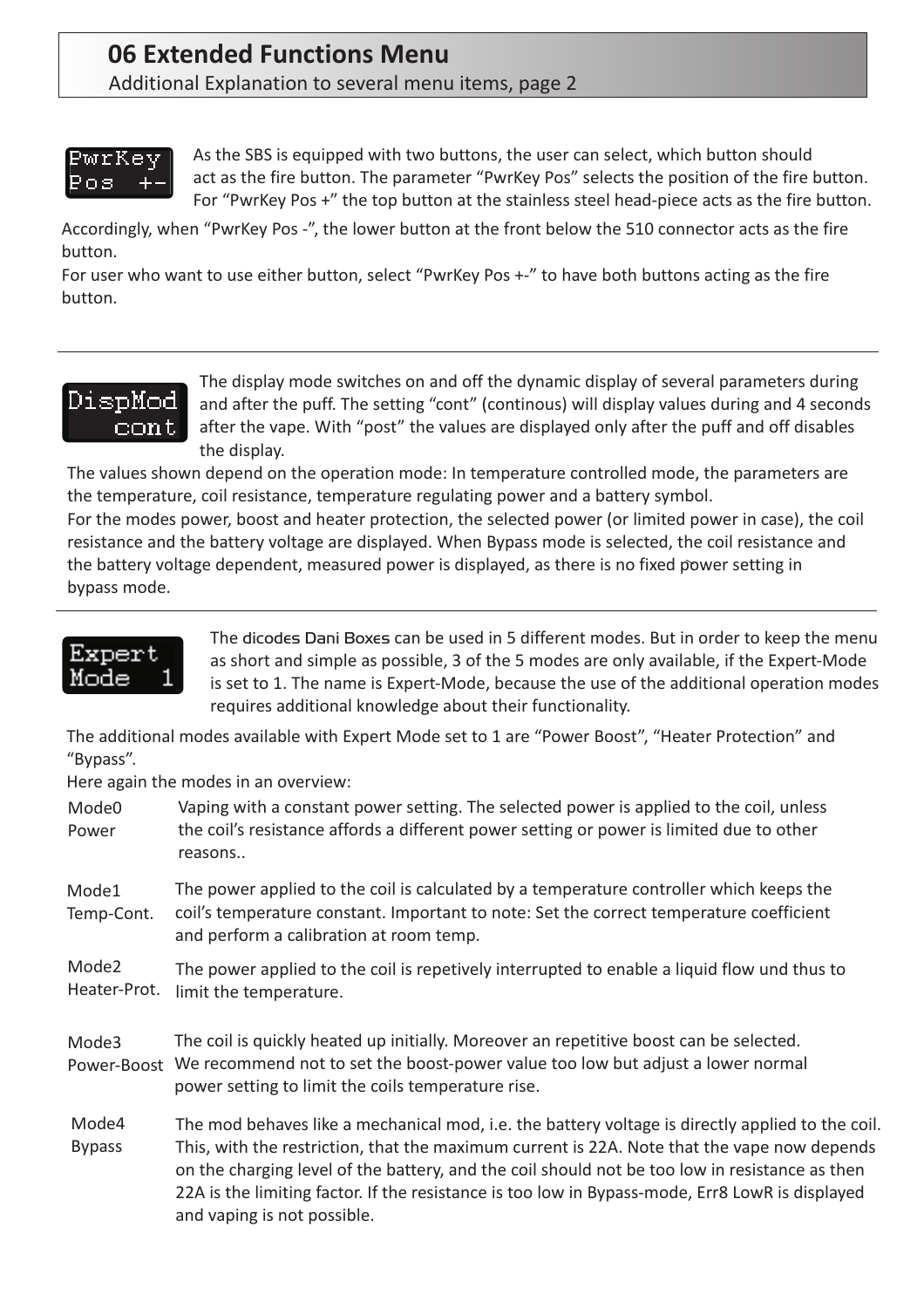### **06 Extended Functions Menu**

Additional Explanation to several menu items, page 3

### SetDef init

With "Set Defaults" it is possible to reset all settings to the delivery status. The reset is initiated by selecting the menu an pressing a button. To avoid unintended resetting the user has to confirm the procedure by again pressing the button when "confirm" is displayed. "Process" shows that the rest is performed.

Most of the defaults are listed in the overview diagram of the Extended Functions Menu.

| Those settings missing there are: |                      |  |  |
|-----------------------------------|----------------------|--|--|
| Power:                            | 10W                  |  |  |
| Temperature:                      | $210^{\circ}$ C      |  |  |
| <b>Heater Control Mode:</b>       | 0 (Power, normal VW) |  |  |
| Wire Type:                        | NiFe (320)           |  |  |
|                                   |                      |  |  |



The Extended Functions Menu has another sub-menu showing several statistical values. There are two types of value-counters, either re-settable to zero or not. The statistic counters are saved whenever the mod is automatically or manually switched off. In contrast, if the battery is removed from the mod before switching off, the changes of the counters since the last switching on are lost.

The following statistical values are stored:

- Cycles Number of puffs. The counter can be reset to 0.

|  |  | ÷ |
|--|--|---|
|  |  |   |



BatCap 1796Ah

Reset

- Time The timespan during which power was applied to the coil, i.e. vaping time. The counter can be reset to 0.

- BatCap During vaping the device counts (integrates) the amount of charge delivered to the atomizer. With this function the user can compare different batteries when the counter is reset after a freshly charged battery is inserted. Note that only the output to the coil is counted. This counter can be reset to 0.



TotTime 27:54

- TotCycl "Total Cycles" is the number of puffs throughout the entire mod's life. It cannot be reset.
- TotTime "Total Time" is the total time of vaping (not stand by) in a format HHHH:MM that is 4digits of hours and 2 for minutes. It cannot be reset.

The menu item Reset Cntr, i.e the resetting of the counters, is intentionally positioned between resettable counters and thos which cannot be reset. So it is easier to remember, which are reset.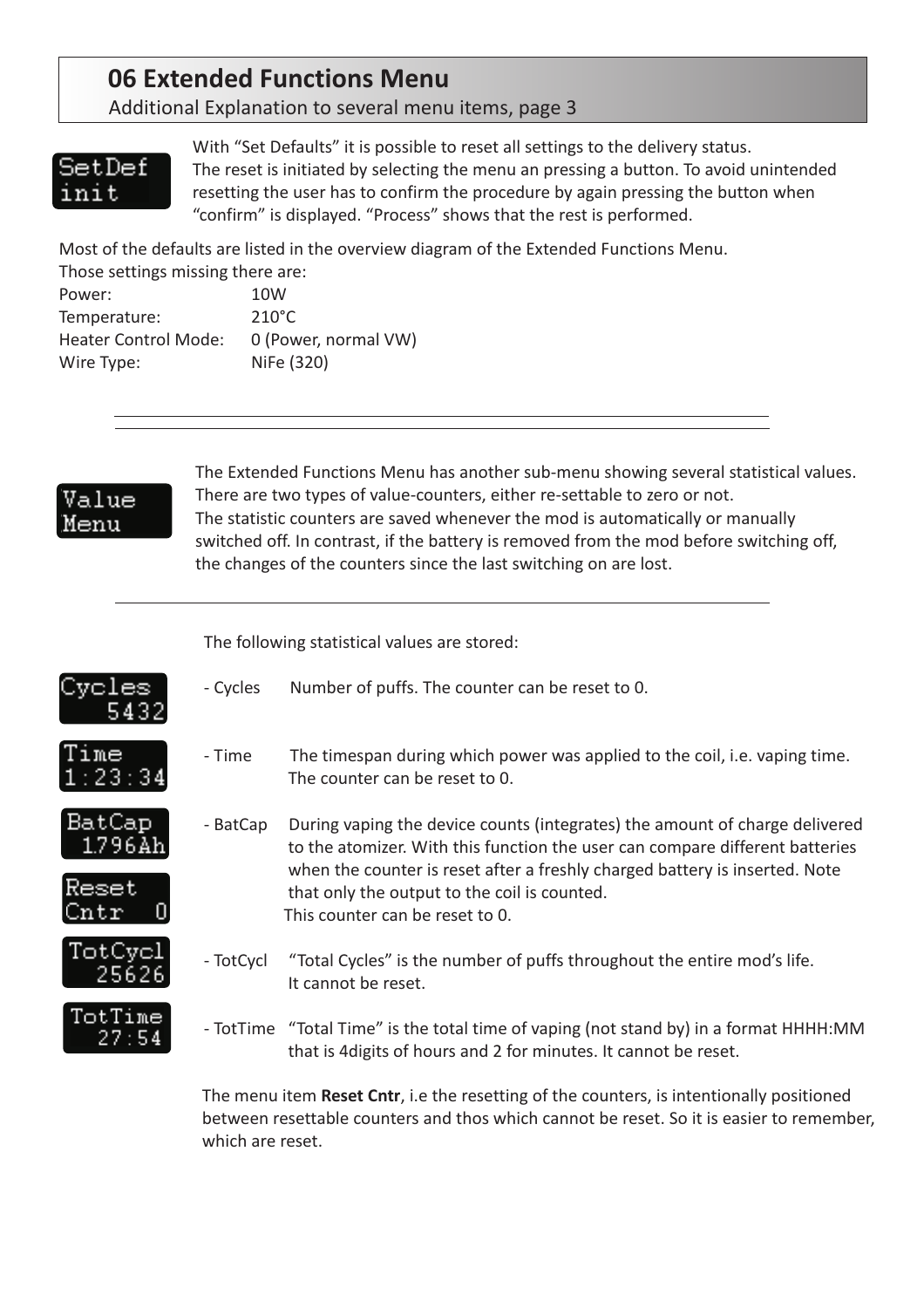### **07 Warrany and Disclaimer**

#### **Warranty**

All devices produced by dicodes must pass extensive electrical tests, calibrations and optical inspections before being packed and shipped. If nevertheless an erroneous operation is detected, dicodes will take care about within two years after purchase. The customer is therefore requested to keep the invoice. The warranty refers to the error free operation of the electronics hardware and software during normal use.

In case the device shows a permanent electric fail or if a software bug is detected, the user is free to send the device back to dicodes for repair without cost. The customer is requested to check the devices housing for scratches or marks, prior to any use. Company dicodes cannot accept claims after any use of the mod. In the case the customer is not sure whether the malfunction is covered by the warranty, please contact dicodes by email prior to sending back the device. If a sent back defective device is not covered by the warranty, dicodes will give the customer a quote for repair, before any repair action takes place. The postal fee or shipping charge from the customer to dicodes is not covered by the warranty in any case. Please send the device to:

dicodes GmbH Friedrich der Grosse70 D-44628 Herne, Germany Our email address is : info@dicodes-mods.de

The warranty does not cover:

- defects or fails due to misuse, contamination by liquid or dirt, damage, tampering, lack of care, exposure to temperatures higher than 45°C or lower than 0°C
- scratches or marks due to normal wear and use

- defects due to the use of faulty or incorrect batteries

Note: Always keep the charger contact at the bottom of the device clean and free of liquid. Liquid (resinified) can conduct electrical current. This can discharge the battery or damage the device.

The warranty voids, when:

- dropping the device on the floor (\*)
- attempting to open or opening the device
- maintaining or repair by unauthorized persons

(\*) Do not use a device which dropped, because the electronic could be damaged. Contact dicodes.